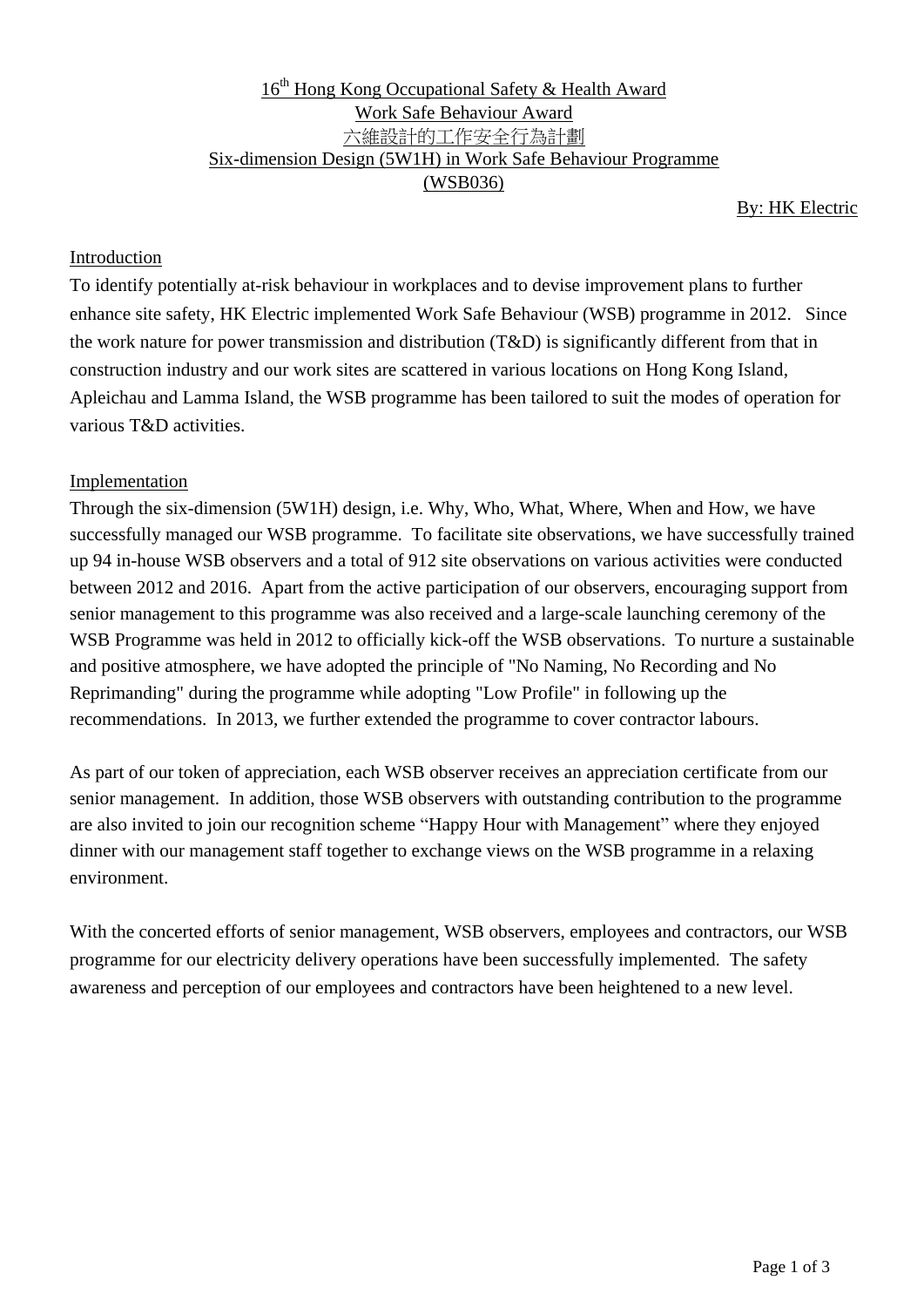簡介

為尋找在工地潛在的不安全行為並制定改善計劃,港燈在 2012 年推行工作安全行為計劃。由於 輸電和配電的工作性質與一般建造業極不相同,而且我們的工作地點遍佈香港島、鴨脷洲及南丫 島,該計劃是要度身定做以滿足輸電和配電的營運工作。

實踐

透過「為何」、「何人」、「何事」、「何地」、「何時」、「如何」的六維設計模式,我們成 功地推行工作安全行為計劃。我們已培訓 94 位工作安全行為觀察員並且在 2012 至 2016 年間在 不同工種共進行 912 次現場觀察。得到觀察員的積極參與和管理層鼎力支持,我們在 2012 年舉 辦大型的宣傳活動及正式推展工作安全行為計劃。為了締造一個可持續及正面的推展環境,我們 提倡「不記名,不記過,不責備」的政策並同時「低調」地跟進改善建議。在 2013 年我們更把 計劃推展至承辦商的員工。

為表達對觀察員的一份謝意,管理層頒發感謝證書給予觀察員。此外,我們亦激請對計劃有出色 表現的觀察員參與「與管理層歡樂時光」晚宴,讓他們在輕鬆的環境下享受美味晚宴之餘,亦可 交換對計劃的寶貴建議。

在管理層、觀察員、員工和承辦商共同努力下,與輸配電有關的工作安全行為計劃已成功地推行, 員工和承辦商的安全意識和認知得以進一步提升。